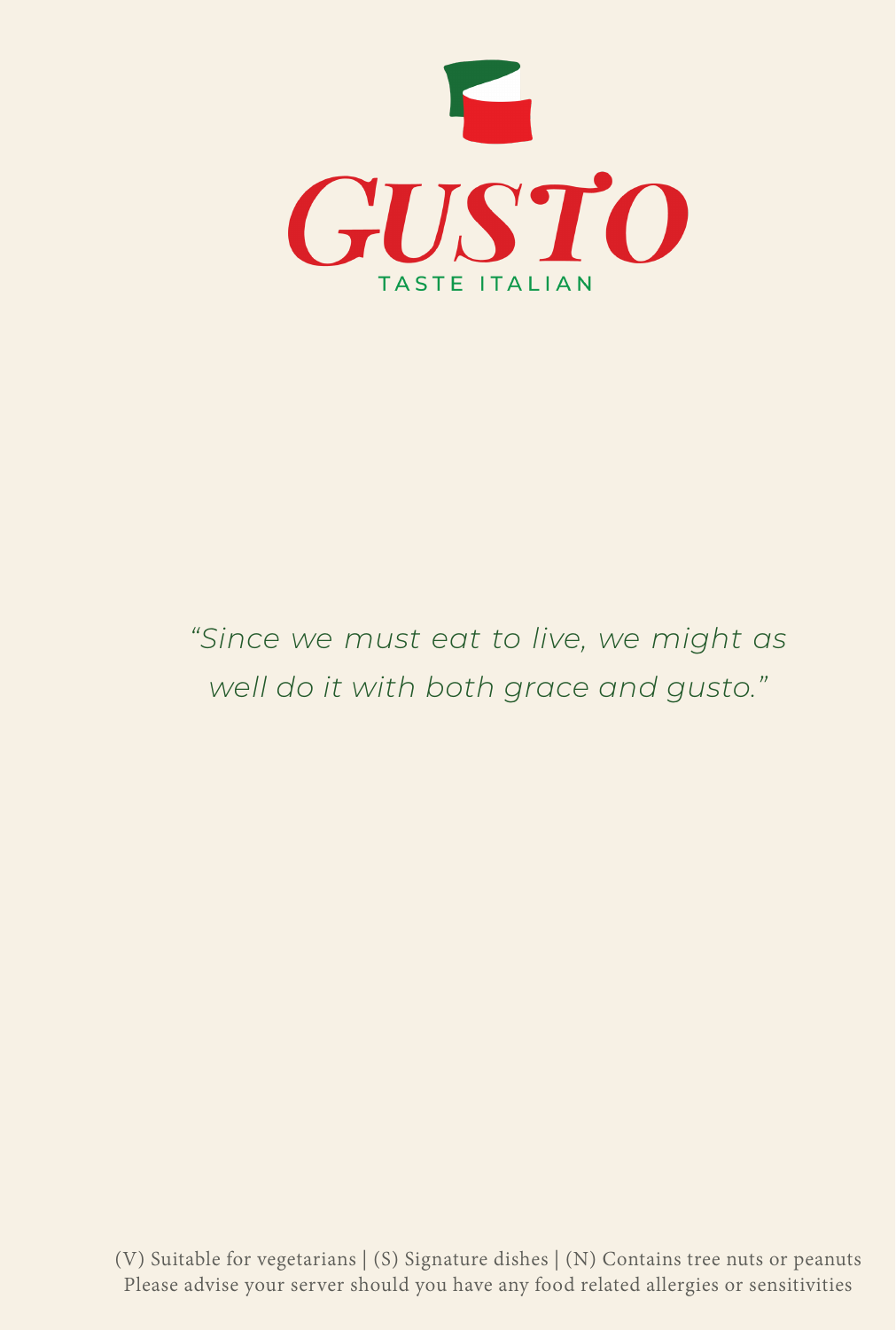| <b>FRESH OYSTERS</b>                                                                           |       |
|------------------------------------------------------------------------------------------------|-------|
| <b>&amp; SEAFOOD</b>                                                                           |       |
| Gusto Seafood Platter (S)<br>\$488<br>Baby lobster, Mussel, Clam, Shrimp, Scallop and Oyster   |       |
| Freshly-Shucked Seasonal Oysters (6-pcs)<br>with spicy mignonette sauce                        | \$188 |
| <b>LIGHT BITES</b>                                                                             |       |
| Parmesan Chunky Chips (V)<br>with black truffle mayo                                           | \$88  |
| Fried Mozzarella Cheese Sticks (V)<br>with marinara sauce                                      | \$88  |
| New York Buffalo Chicken Tulip (S)<br>Buffalo sauce covered chicken wings with spicy bbq sauce | \$118 |
| Grilled Vegetarian Skewers (V)<br>portobello, mini onion, baby bell pepper, zucchini           | \$138 |
| Calamari Fritti<br>beer-battered squid rings with garlic tartar sauce                          | \$148 |
| Old School Fish & Chips<br>beer-battered cod and chunky chips                                  | \$158 |
| Grilled Pancetta Prawn Skewers<br>zucchini, baby bell peppers                                  | \$158 |
| Grilled Bacon Wrapped Scallop Skewers<br>leeks, asparagus, baby onion                          | \$168 |
| Grilled New Zealand Lamb Meatball Skewers<br>mini onion, baby bell pepper, zucchini            | \$178 |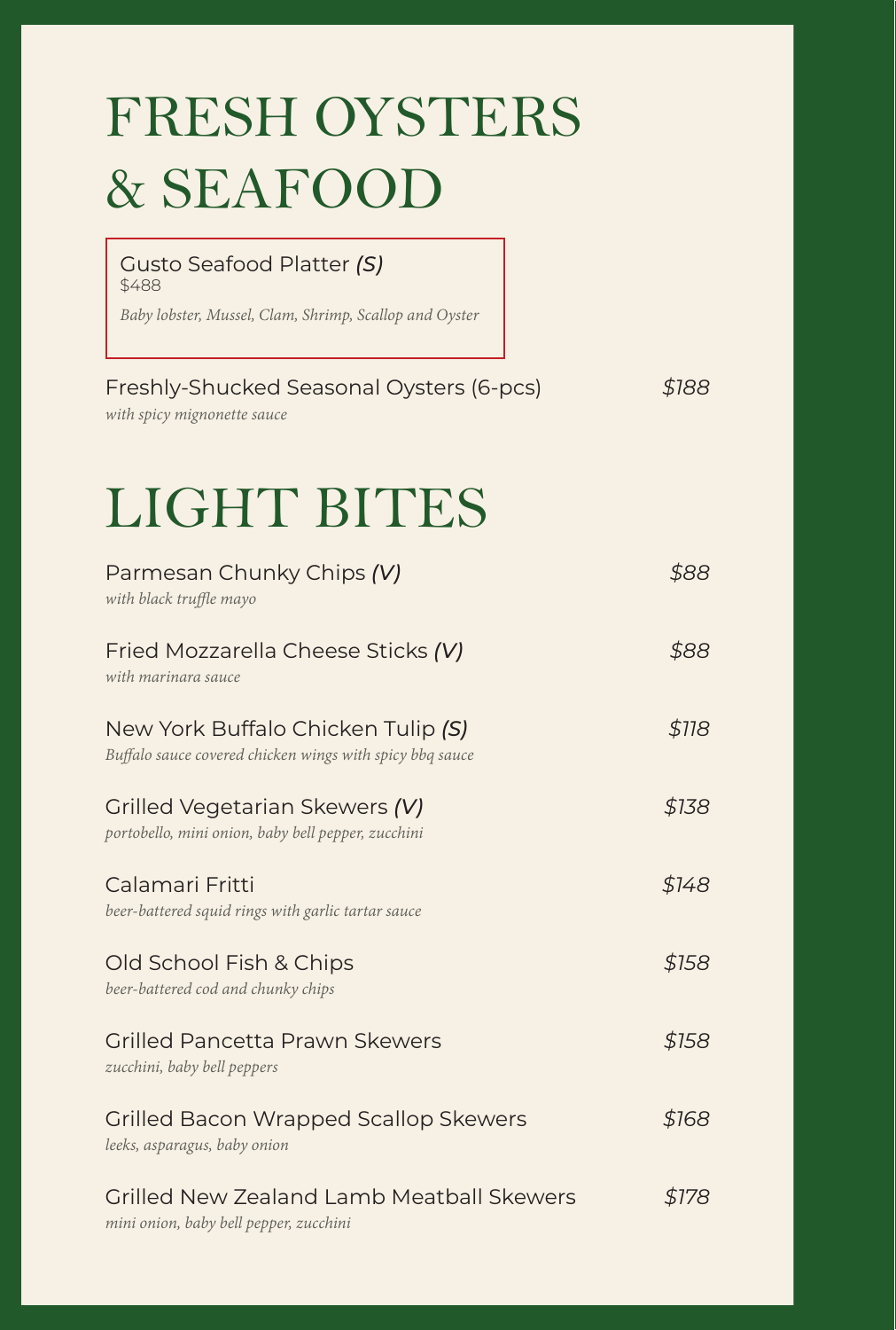| ANTIPASTO |  |
|-----------|--|
|           |  |

| Bruschetta (6 pcs) (V)<br>with shallot, tomato, basil, parsley                                                                | \$98  |
|-------------------------------------------------------------------------------------------------------------------------------|-------|
| Assorted Bruschetta (6 pcs) (S)<br>with avocado, smoked salmon, crab meat mango salsa                                         | \$148 |
| TAPAS                                                                                                                         |       |
| Patatas Brayas<br>fried potatoes, spicy mayo, herbs                                                                           | \$88  |
| Sauteed Mushrooms (V)<br>wild mushrooms medley with red onion, garlic and smoked paprika                                      | \$88  |
| Padron Peppers (V) (S)<br>deep-fried Spanish pepper and Maldon sea salt                                                       | \$98  |
| Chorizo al Vino Tinto<br>Spanish sausage with red wine and garlic                                                             | \$98  |
| Banderillas Skewer (V)<br>grilled artichoke, stuffed cheese chili peppers, balsamic boretto onion, sun dried<br>tomato, olive | \$128 |
| Gambas al Ajillo (S)<br>garlic shrimp with smoked paprika and parsley                                                         | \$138 |
| Polpo alla Griglia<br>grilled octopus with King Edward potato and smoked paprika                                              | \$148 |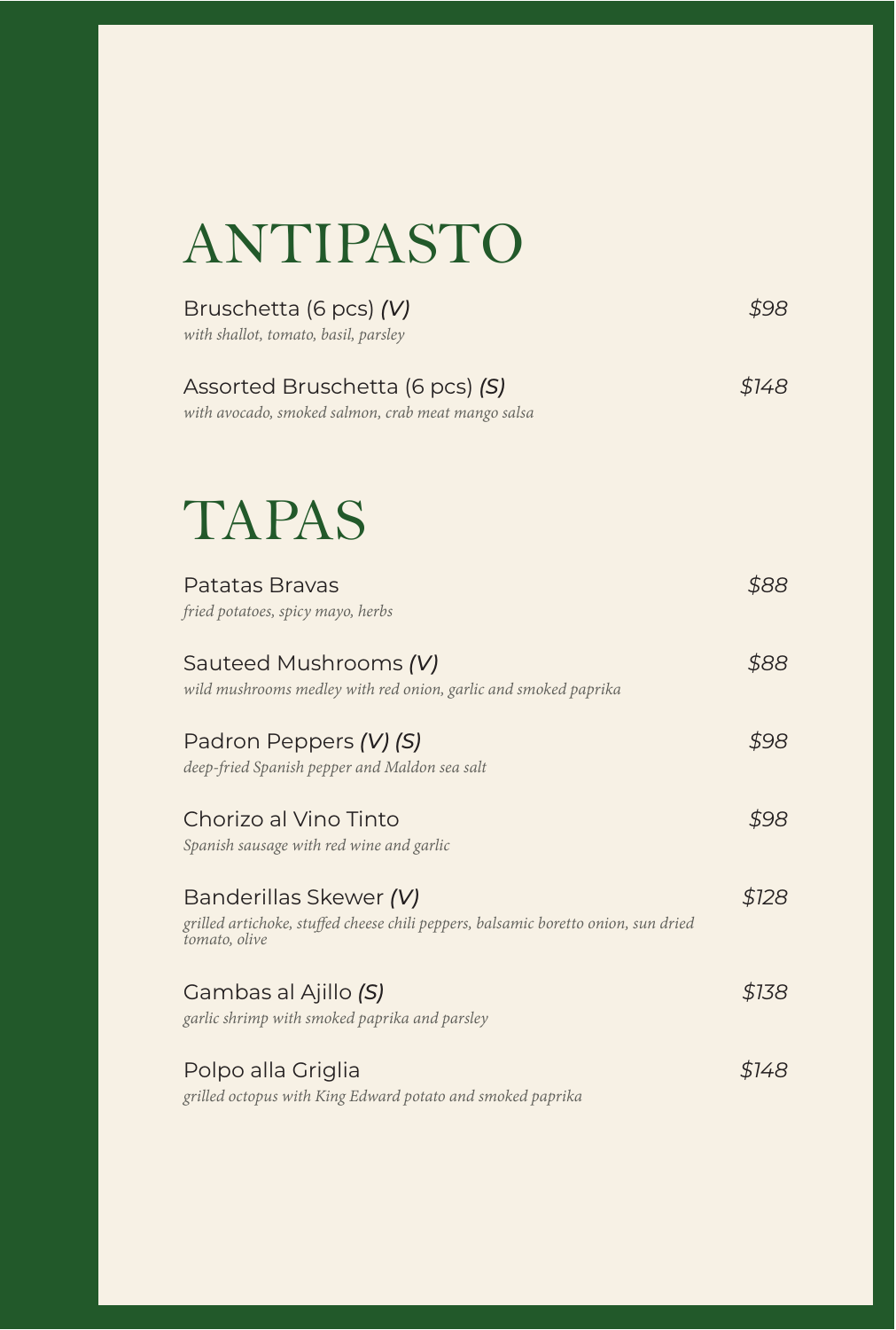#### SOUP

| Soup of the Day (please ask your server) | \$88 |
|------------------------------------------|------|
| Parsnip Soup (V) (S)                     | \$98 |
| with black truffle paste & truffle oil   |      |

### STARTERS

| <b>CHARCUTERIE PLATTER</b><br>\$178<br>prosciutto, salami, Coppa stagionata DOP, parmesan, brie |       |
|-------------------------------------------------------------------------------------------------|-------|
| Bruschetta (V)<br>with shallot, tomato, basil, parsley                                          |       |
| Cajun Shrimp Salad<br>with fresh avocado, cucumber, mesclun                                     | \$128 |
| Norwegian Smoked Salmon Salad<br>with sour cream, capers, dill                                  | \$138 |
| Burata Cheese (V) (S)<br>with vine tomato & tomato consommé                                     | \$158 |
| <b>Steamed New Zealand Mussels</b>                                                              |       |

*with garlic, parsley, onion, and white wine*

*prices are subject to 10% service charge*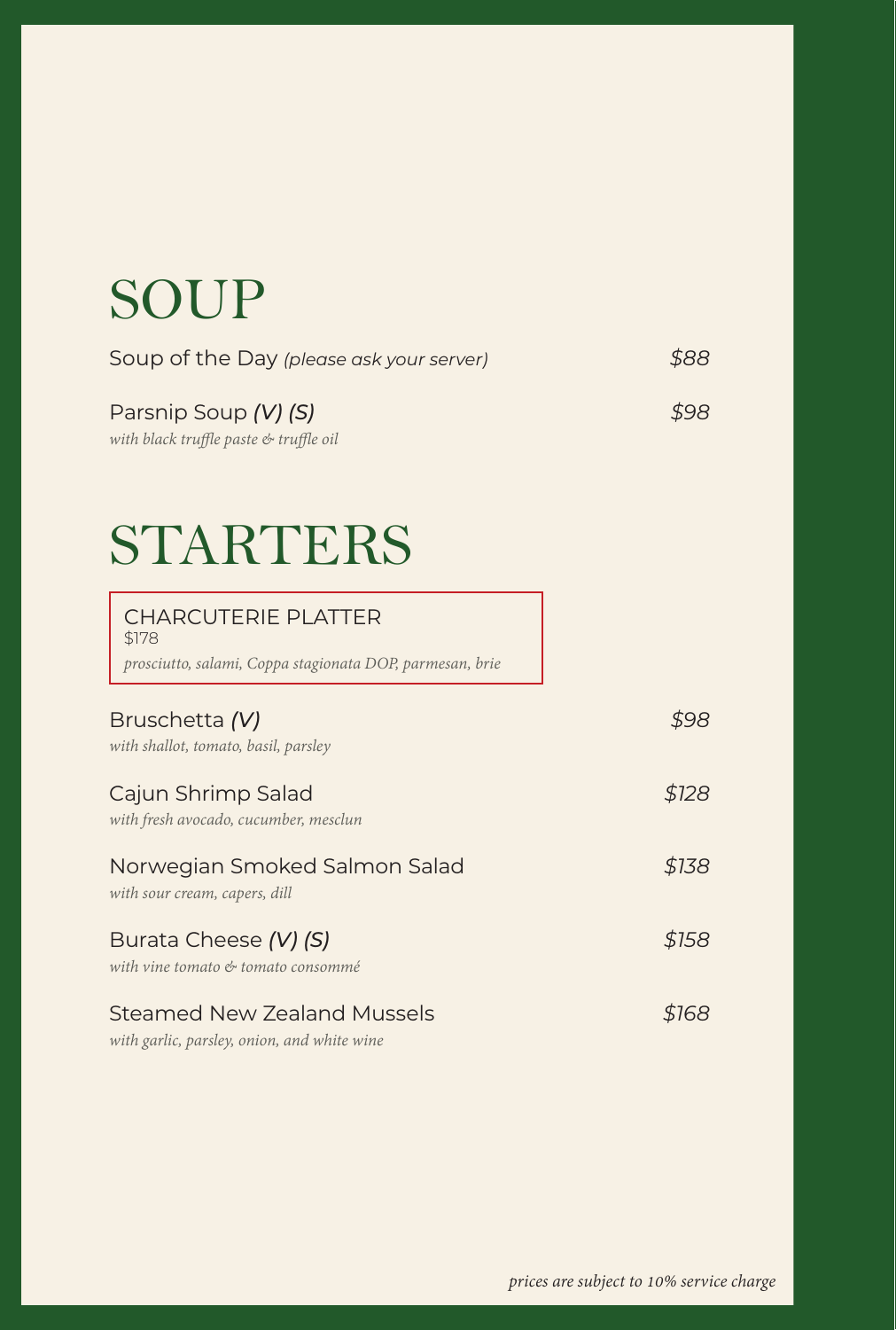## PIZZA

| Margherita (V)<br>with mozzarella di bufala, fresh basil, Pomodori tomato, extra virgin olive oil | \$168 |
|---------------------------------------------------------------------------------------------------|-------|
| Four Cheese (V)<br>with mozzarella, gorgonzola, parmigiano reggiano, and goat cheese              | \$178 |
| Jalapeño (V)<br>with artichoke, cherry tomato, capsicum, onions, black olives                     | \$188 |
| Wild Mushroom & Truffle (V) (S)<br>with mushroom, truffle oil, truffle paste                      | \$198 |
| Calabrese (S)<br>with spicy salami, sun-dried tomato, black olive, arugula, mozzarella            | \$208 |
| Prosciutto<br>with aged parma ham, arugula, sun-dried tomato, and shaved Parmesan                 | \$218 |
| Pesce<br>with scallop, squid, clam, mussel, crab and thousand island sauce                        |       |

# PASTA & RISSOTO

| Penne Arrabbiata (V)<br>with Italian pomodori tomato, bell pepper and chili                                                  | \$188 |
|------------------------------------------------------------------------------------------------------------------------------|-------|
| Four-Cheese Fusilli (V)<br>with fontina, gorgonzola, parmigiano reggiano, and pecorino                                       | \$198 |
| <b>Beef Ragu Fettucine</b><br>with homemade beef ragu with Napoli sauce and thyme                                            | \$208 |
| Black Truffle Risotto (V)<br>with Italian arborio rice, porcini mushroom, mascarpone, parmigiano reggiano, and truffle paste | \$218 |
| Black Truffle Carbonara (S)<br>with guanciale, pancetta, parmigiano reggiano, Japanese egg yolk and truffle paste            | \$228 |
| Vongole Linguine<br>with fresh US Manila clam, garlic, cherry tomato, parsley white wine and chili                           | \$238 |
| Tiger prawn Linguine                                                                                                         |       |

*with lobster paste, cherry tomato, lemon zest, parsley*

*prices are subject to 10% service charge*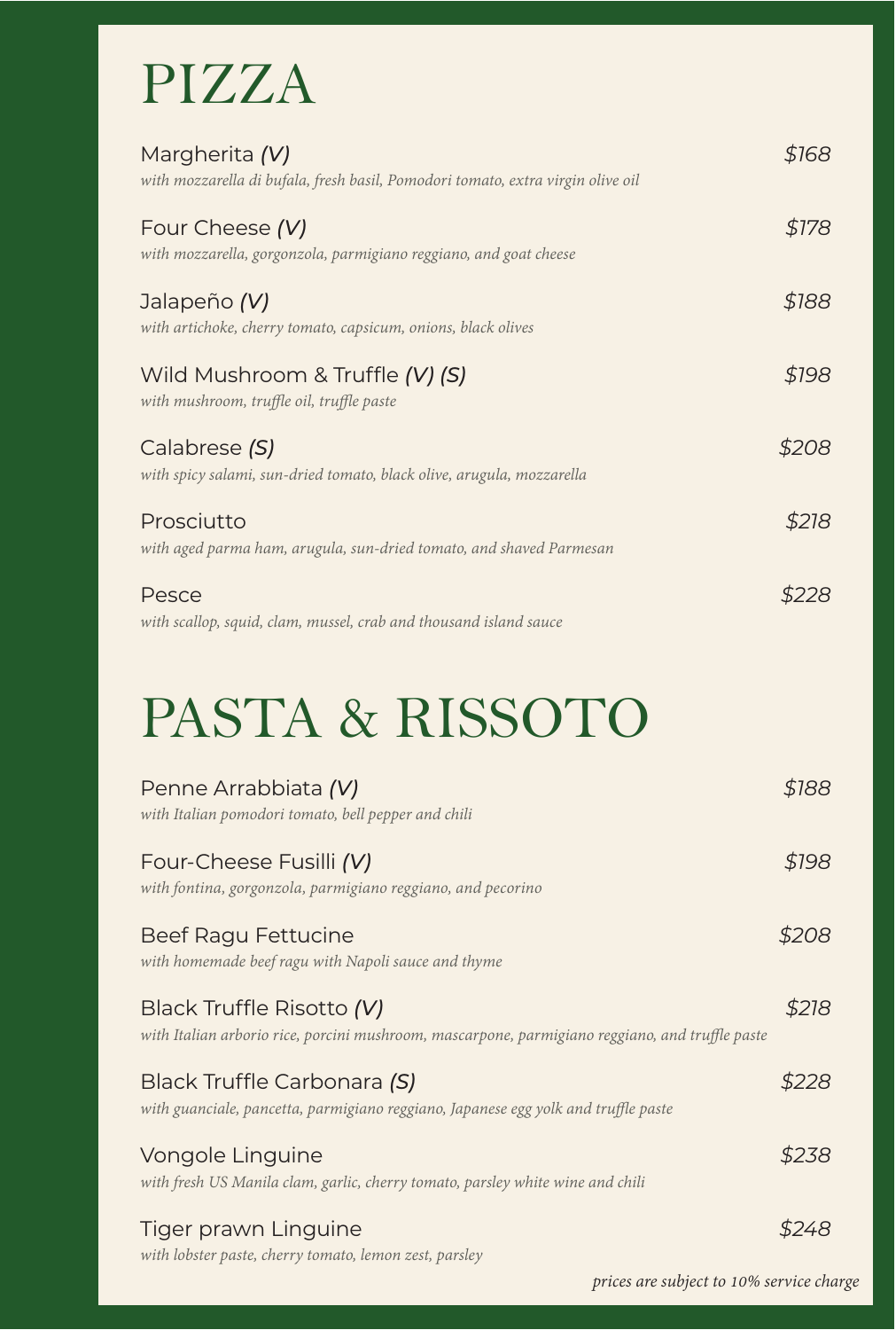# MAIN COURSE

| Vegetable Ragu Zucchini Lasagna (V)<br>with mozzarella, bell pepper, parsley               | \$198 |
|--------------------------------------------------------------------------------------------|-------|
| Baked Aubergine (V)<br>with mozzarella, smoked paprika tomato sauce, fresh herbs           | \$188 |
| Grilled Suckling Pig Roll<br>with roasted potato and cinnamon-spiced apple puree           | \$218 |
| <b>Pan-Fried Seabass</b><br>with grilled artichoke, couscous, fresh herbs                  | \$228 |
| Pan-Fried Norwegian Salmon<br>with grilled fennel, zucchini, creamy dill sauce             | \$238 |
| Australian Lamb Rack (S)<br>with roasted baby potatoes, green peas mint puree and gravy    | \$258 |
| Pan-Fried Cod Fish<br>with fennel, cherry tomato, creamy lemon sauce                       | \$298 |
| Grilled Angus Striploin<br>with french bean, baby corn, Thai asparagus, red wine reduction | \$308 |
| Grilled Angus Rib-Eye (S)<br>with roasted potato, arugula, and mushroom gravy              | \$338 |

*prices are subject to 10% service charge*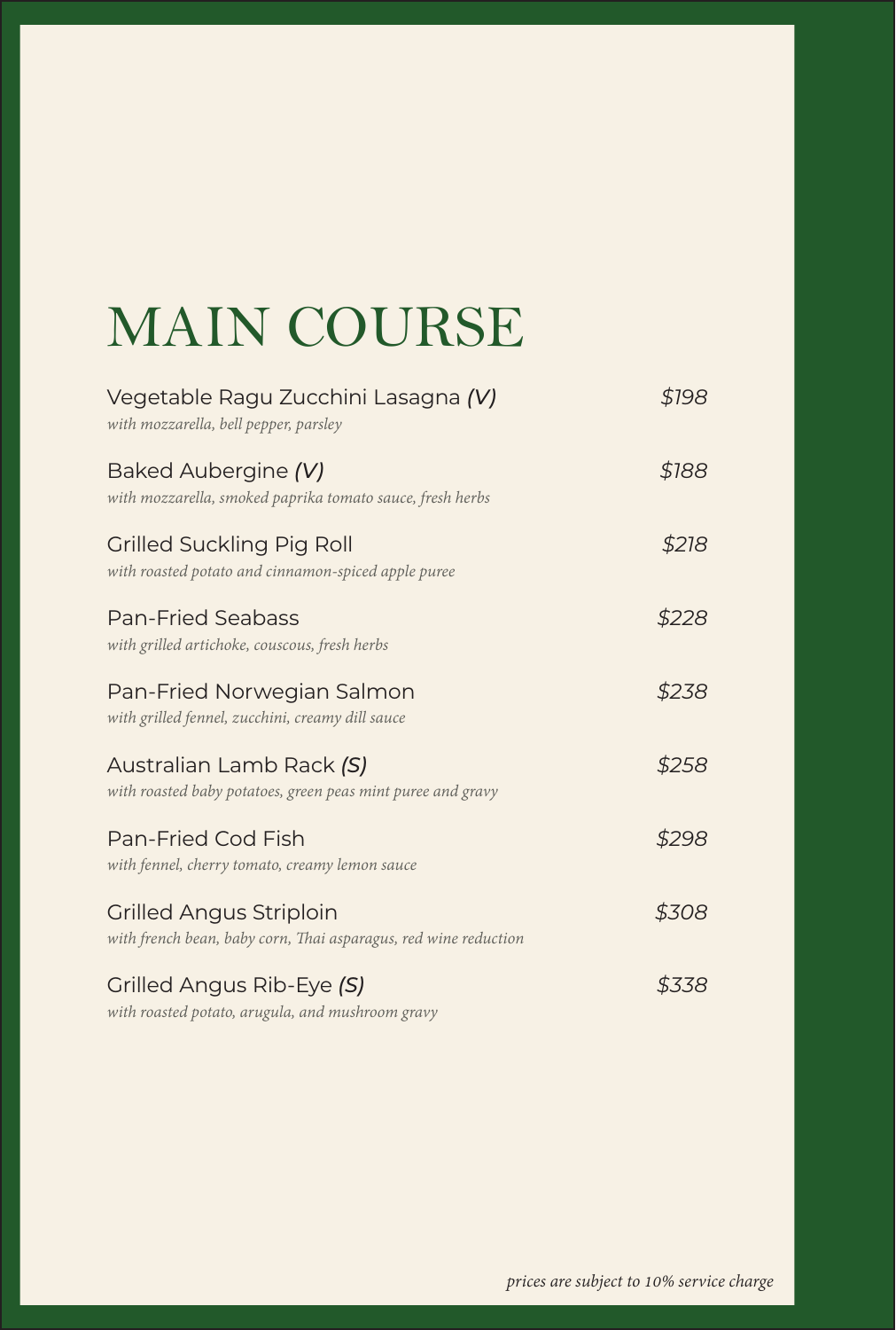# SIDES *(V)*

| Truffle Mash Potato           | \$78 |
|-------------------------------|------|
| <b>Roasted Baby Potatoes</b>  | \$78 |
| Sauteed Vegetables            | \$78 |
| <b>Fried Artichoke</b>        | \$78 |
| <b>Grilled Baby Asparagus</b> |      |

# DESSERT

| <b>Gusto's Signature Sharing Platter</b><br>\$228<br>chocolate fondant, tiramisu, panna cotta, pistachio ice cream and assorted macarons |             |      |
|------------------------------------------------------------------------------------------------------------------------------------------|-------------|------|
| Cannoli                                                                                                                                  |             | 888  |
| with hazelnut, mascarpone                                                                                                                |             |      |
| Panna Cotta                                                                                                                              |             | \$88 |
| with creamy vanilla panna cotta with mango sorbet                                                                                        |             |      |
| Tiramisu                                                                                                                                 |             | \$98 |
| with savoiardi biscuits dipped in coffee and mascarpone                                                                                  |             |      |
| Chocolate Fondant                                                                                                                        | \$128       |      |
| with rich chocolate fondant with pistachio ice cream                                                                                     |             |      |
| Gelato - Single Scoop / Double Scoop<br>choose from pistachio, chocolate, vanilla, strawberry and mango                                  | \$58 / \$98 |      |

## **CHEESE**

#### Gusto's Signature Cheese Platter *(S)* \$198

*gorgonzola, parmigiano reggiano, pecorino, brie, grapes, apricot, cracker*